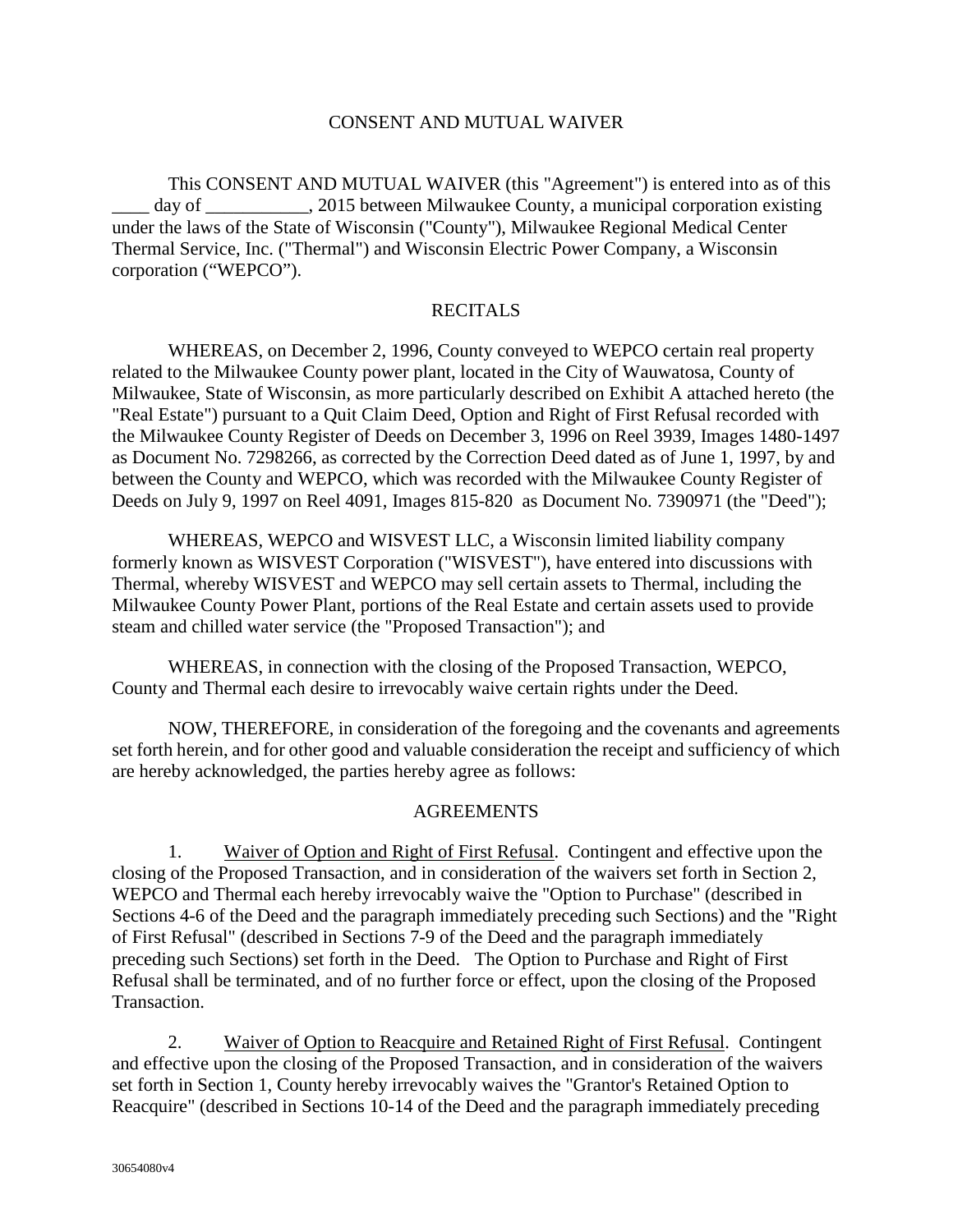such Sections) and the "Grantor's Retained Right of First Refusal" (described in Sections 15-17 of the Deed and the paragraph immediately preceding such Sections) set forth in the Deed. Grantor's Retained Option to Reacquire and Grantor's Retained Right of First Refusal shall be terminated, and of no further force or effect, upon the closing of the Proposed Transaction.

# 3. Miscellaneous.

a. Severability. If any term or provision of this Agreement is invalid, illegal or unenforceable in any jurisdiction, such invalidity, illegality or unenforceability shall not affect any other term or provision of this Agreement or invalidate or render unenforceable such term or provision in any other jurisdiction.

b. Binding Effect.This Agreement shall be binding upon and inure to the benefit of the parties hereto, their respective successors, successors in interest and assigns.

c. Counterparts/Facsimile. This Agreement may be executed in any number of counterparts and delivered by facsimile or other electronic means, each of which shall be deemed to be an original instrument and all of which taken together shall constitute a single instrument.

d. Entire Agreement. No change or modification of this Agreement shall be valid unless the same is in writing and signed by all of the parties hereto. This Agreement contains the entire agreement between the parties relating to the subject matter contained herein.

e. Governing Law. This Agreement shall be construed and interpreted according to the laws of the State of Wisconsin without regard to its conflict of laws principles.

f. Recordation. Upon the consummation of the Proposed Transaction, any of the parties to this Agreement shall be entitled to record this Agreement with the Milwaukee County Register of Deeds.

*[Signature pages follow]*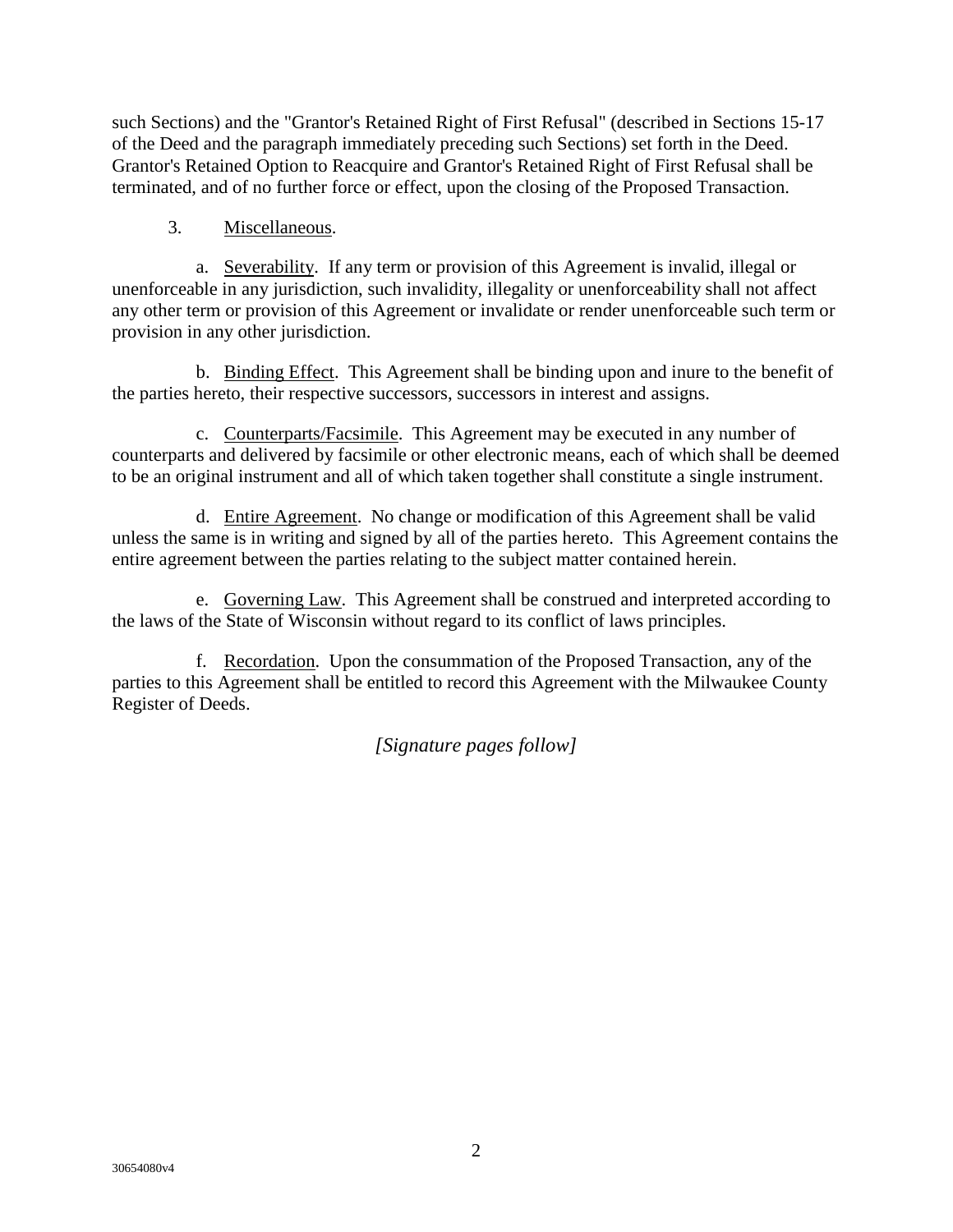Dated as of the day and year first written above.

# MILWAUKEE COUNTY

|                                                                                                                                                                                                                                                                                                                                                                                                                                                            |     | Name:<br>Title:                                           |
|------------------------------------------------------------------------------------------------------------------------------------------------------------------------------------------------------------------------------------------------------------------------------------------------------------------------------------------------------------------------------------------------------------------------------------------------------------|-----|-----------------------------------------------------------|
|                                                                                                                                                                                                                                                                                                                                                                                                                                                            |     | Name:                                                     |
| <b>STATE OF WISCONSIN</b>                                                                                                                                                                                                                                                                                                                                                                                                                                  | SS. |                                                           |
| MILWAUKEE COUNTY                                                                                                                                                                                                                                                                                                                                                                                                                                           |     | (b) The Solution County, to me known to be the person who |
| executed the foregoing instrument and acknowledged the same.                                                                                                                                                                                                                                                                                                                                                                                               |     |                                                           |
| $($ $)$<br>Notary Public, State of Wisconsin<br>My commission is expires $\frac{1}{\sqrt{1-\frac{1}{\sqrt{1-\frac{1}{\sqrt{1-\frac{1}{\sqrt{1-\frac{1}{\sqrt{1-\frac{1}{\sqrt{1-\frac{1}{\sqrt{1-\frac{1}{\sqrt{1-\frac{1}{\sqrt{1-\frac{1}{\sqrt{1-\frac{1}{\sqrt{1-\frac{1}{\sqrt{1-\frac{1}{\sqrt{1-\frac{1}{\sqrt{1-\frac{1}{\sqrt{1-\frac{1}{\sqrt{1-\frac{1}{\sqrt{1-\frac{1}{\sqrt{1-\frac{1}{\sqrt{1-\frac{1}{\sqrt{1-\frac{1}{\sqrt{1-\frac{1}{\$ |     |                                                           |
| <b>STATE OF WISCONSIN</b>                                                                                                                                                                                                                                                                                                                                                                                                                                  | SS. |                                                           |
| MILWAUKEE COUNTY                                                                                                                                                                                                                                                                                                                                                                                                                                           |     |                                                           |
|                                                                                                                                                                                                                                                                                                                                                                                                                                                            |     |                                                           |
| executed the foregoing instrument and acknowledged the same.                                                                                                                                                                                                                                                                                                                                                                                               |     |                                                           |
|                                                                                                                                                                                                                                                                                                                                                                                                                                                            |     |                                                           |

 $($  ) Notary Public, State of Wisconsin My commission expires \_\_\_\_\_\_\_\_\_\_.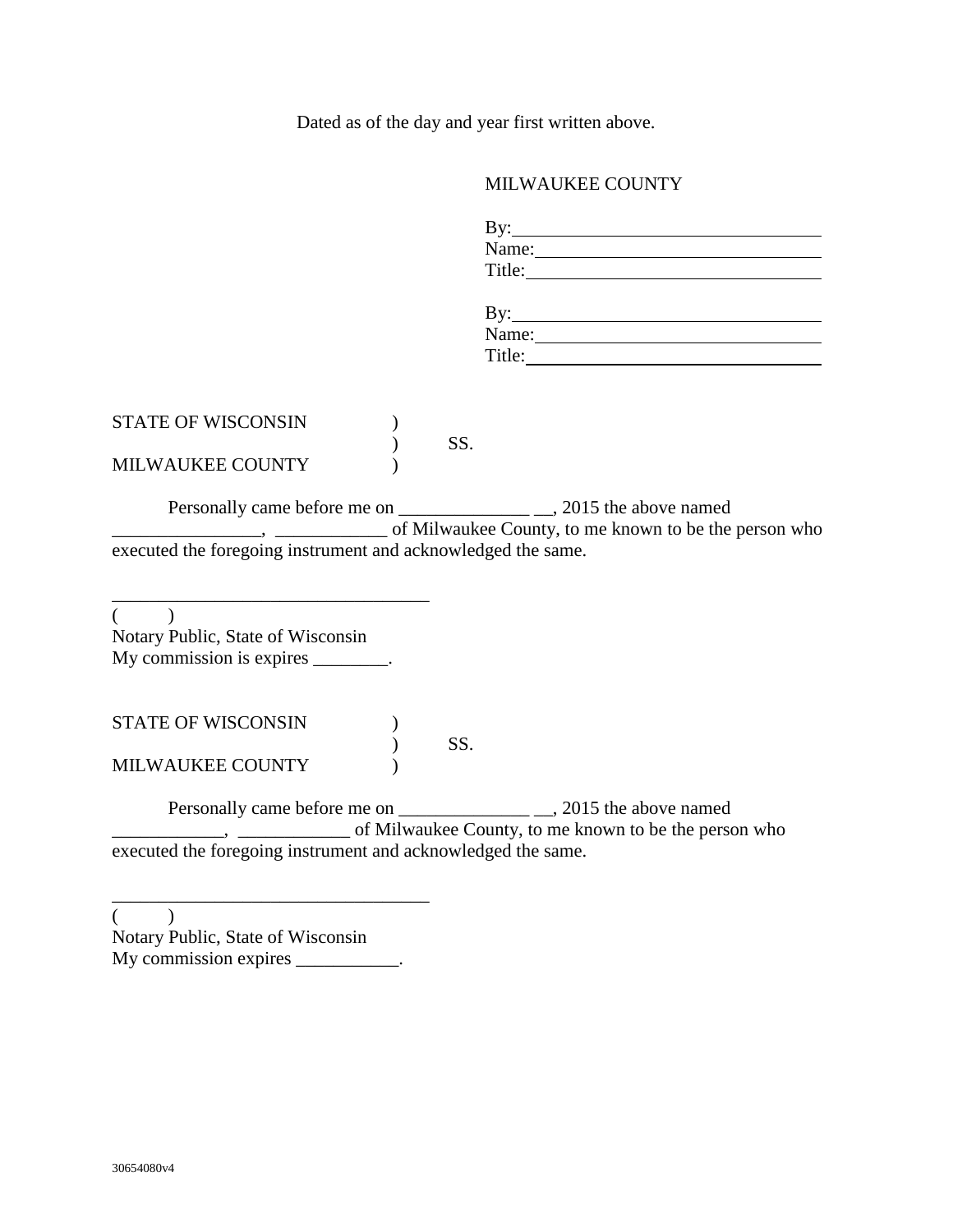### WISCONSIN ELECTRIC POWER COMPANY

| By:    |  |  |
|--------|--|--|
| Name:  |  |  |
| Title: |  |  |

| <b>STATE OF WISCONSIN</b> |     |
|---------------------------|-----|
|                           | SS. |
| <b>MILWAUKEE COUNTY</b>   |     |

Personally came before me on \_\_\_\_\_\_\_\_\_\_\_\_\_\_\_ \_\_, 2015 the above named \_\_\_\_\_\_\_\_\_\_\_\_\_\_\_\_\_, \_\_\_\_\_\_\_\_\_\_\_\_\_\_\_\_ of Wisconsin Electric Power Company, to me known to be the person who executed the foregoing instrument and acknowledged the same.

 $($ Notary Public, State of Wisconsin My commission expires \_\_\_\_\_\_\_\_\_\_\_.

\_\_\_\_\_\_\_\_\_\_\_\_\_\_\_\_\_\_\_\_\_\_\_\_\_\_\_\_\_\_\_\_\_\_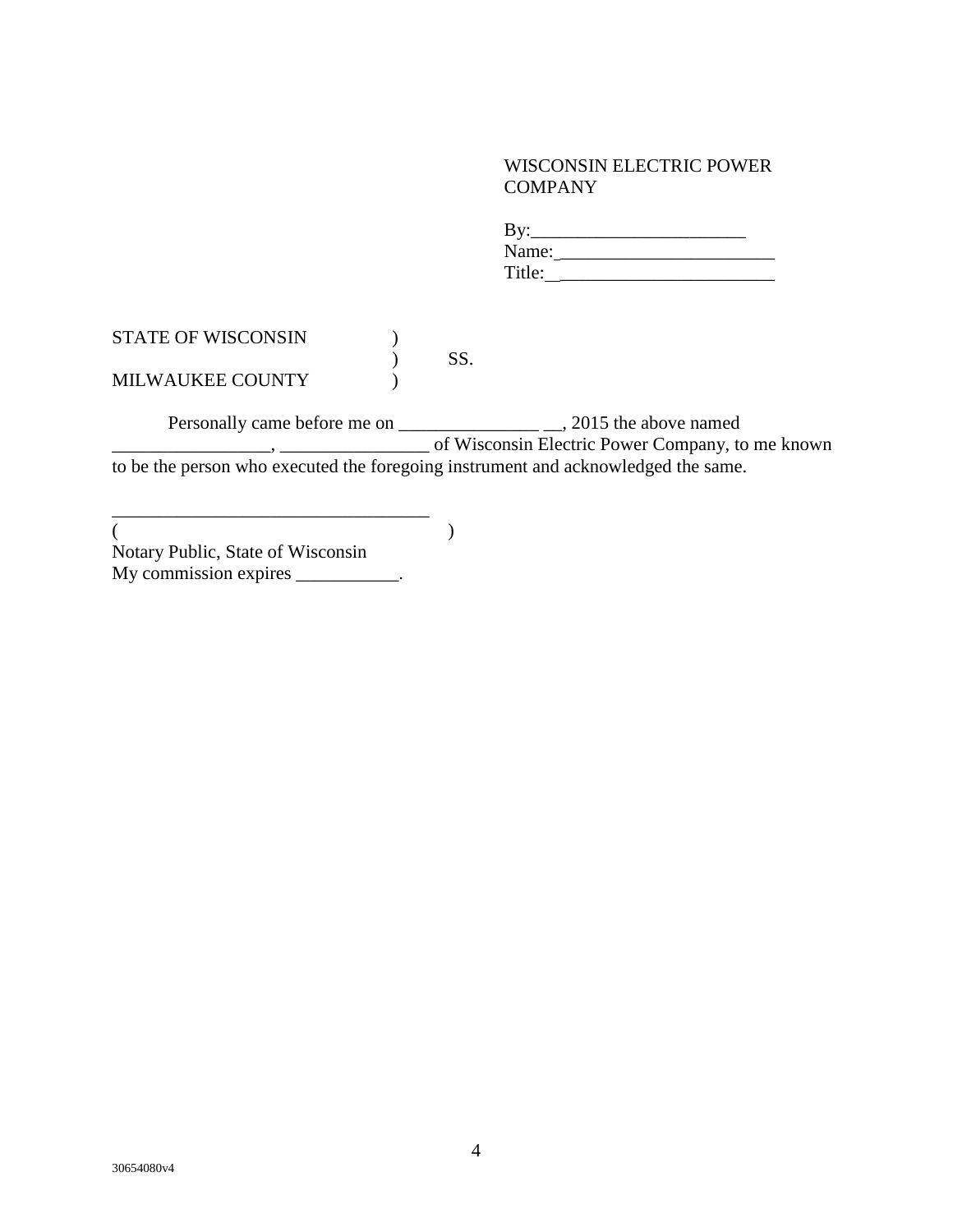### MILWAUKEE REGIONAL MEDICAL CENTER THERMAL SERVICE, INC.

| By:    |  |  |  |
|--------|--|--|--|
| Name:  |  |  |  |
| Title: |  |  |  |

| <b>STATE OF WISCONSIN</b> |  |
|---------------------------|--|
|                           |  |
| <b>MILWAUKEE COUNTY</b>   |  |

Personally came before me on \_\_\_\_\_\_\_\_\_\_\_\_\_\_\_ \_\_, 2015 the above named \_\_\_\_\_\_\_\_\_\_\_\_\_\_\_\_\_, \_\_\_\_\_\_\_\_\_\_\_\_\_\_\_\_ of Milwaukee Regional Medical Center Thermal Service, Inc., to me known to be the person who executed the foregoing instrument and acknowledged the same.

 $($ Notary Public, State of Wisconsin My commission expires \_\_\_\_\_\_\_\_\_\_.

\_\_\_\_\_\_\_\_\_\_\_\_\_\_\_\_\_\_\_\_\_\_\_\_\_\_\_\_\_\_\_\_\_\_